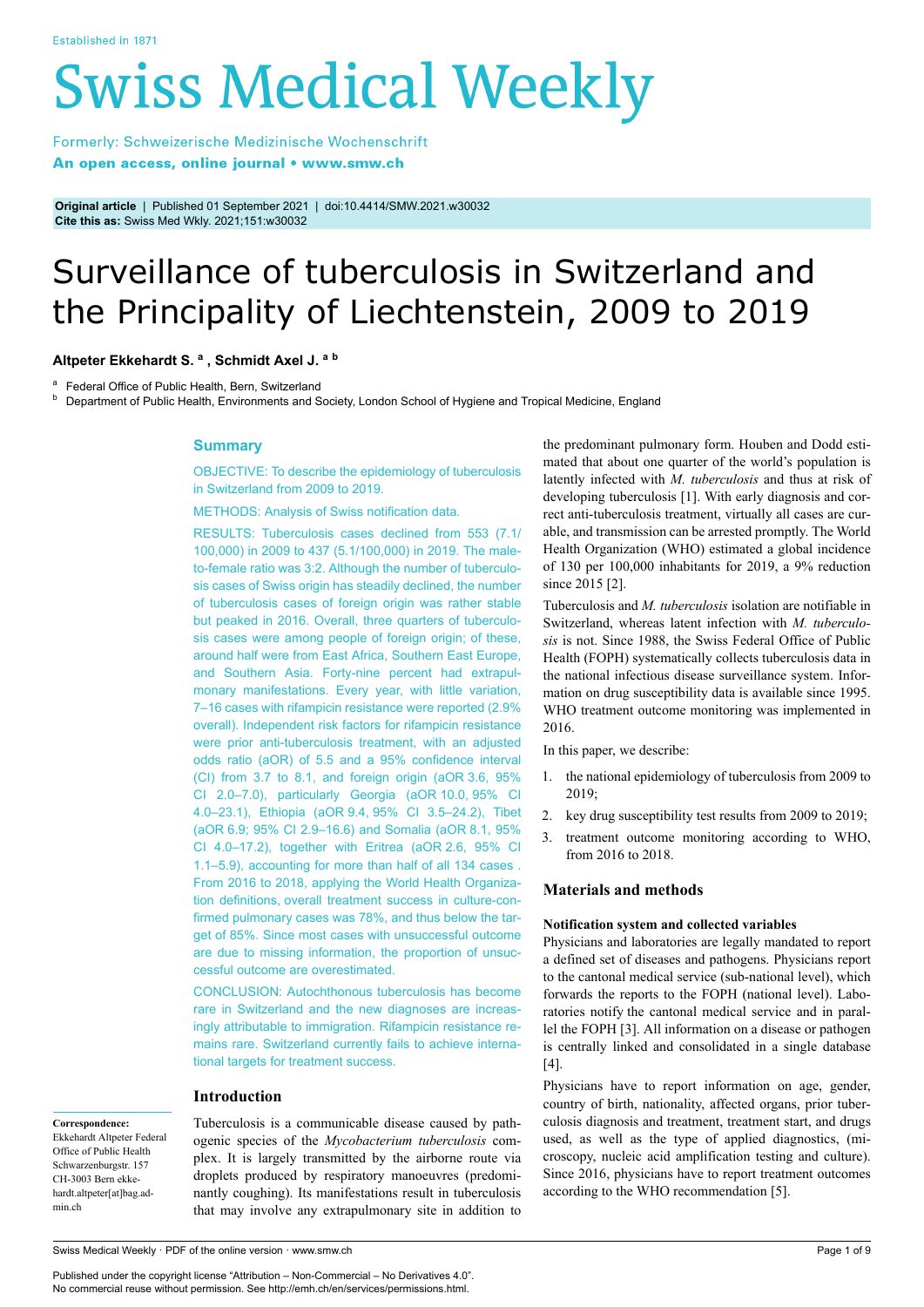Laboratories have to notify results from microscopy, nucleic acid amplification tests (such as the commercially available Xpert® MTB/RIF assay or others), culture, species and susceptibility/resistance for isoniazid, rifampicin, pyrazinamide and ethambutol. In addition to the mandatory notification, they must forward all rifampicinresistant strains to the [Swiss National Reference Centre](https://www.imm.uzh.ch/de/services/mycobacteriology/NZM.html) [for Mycobacteria.](https://www.imm.uzh.ch/de/services/mycobacteriology/NZM.html) The National Reference Centre analyses all rifampicin-resistant isolates and determines the susceptibility pattern in these for first- and second-line drugs. It also organises national quality assurance assessment schemes for microscopy, culture and first-line drug susceptibility testing.

Upon request, the [Swiss Lung Association](https://www.lungenliga.ch/) and its cantonal branches support the cantonal medical service. The Association also supports the FOPH by compiling and updating tuberculosis guidelines in collaboration with the professional medical organisations and compiles the data on contact tracing.

## **Definitions**

The Swiss case definition for tuberculosis is met if either laboratory or clinical confirmation (or both) are present. A case of tuberculosis is laboratory-confirmed if: (1) at least one culture is positive for a pathogenic species of the *M. tuberculosis* complex, or (2) if there is evidence for specific genetic components (from nucleic acid amplification tests such as the WHO recommended Xpert® MTB/RIF assay or others) in conjunction with microscopic evidence of mycobacteria in a respiratory sample.

A case is clinically confirmed if a physician decides to treat a patient with at least three anti-tuberculosis drugs.

Repeat cases are defined as a new episode of tuberculosis occurring more than 12 months after the initial notification.

Origin refers to the country of birth if known. If country of birth is unknown, nationality is used instead. If both are missing, origin is missing as well. This results in the following categories: Swiss (including the Principality of Liechtenstein), foreign and unknown origin. The FOPH defines world regions according to the Swiss Federal Statistical Office [6].

In this report, 'year' refers to the year of treatment start; if this information is missing, the year of first laboratory evidence is used instead. This approach differs from earlier publications [3], where the reporting year was used [7]. This leads to minor differences when comparing data from earlier publications [3].

Resistance to both isoniazid and rifampicin defines multidrug-resistant (MDR) tuberculosis. MDR strains are termed extensively drug-resistant (XDR) if there is additional resistance to both a fluoroquinolone and at least one of the injectable second-line drugs. The present analysis focuses on rifampicin resistance [5], because this resistant pattern is relevant for the choice of treatment, it is easy and quick to diagnose by means of the broad application of molecular technics *(*e.g., GenXpert), and about 80 per cent of rifampicin resistant strains are also MDR.

The purpose of treatment outcome monitoring is to evaluate national tuberculosis programmes. Treatment outcomes are defined in accordance with WHO guidelines [5].

*Cured:* A pulmonary tuberculosis patient with bacteriologically confirmed tuberculosis at the beginning of treatment who was smear- or culture-negative in the last month of treatment and on at least one previous occasion.

*Treatment completed:* A tuberculosis patient who completed treatment without evidence of failure but with no record to show that sputum smear or culture results in the last month of treatment and on at least one previous occasion were negative, either because tests were not done or because results are unavailable.

*Treatment failed:* A tuberculosis patient whose sputum smear or culture is positive at month 5 or later during treatment.

*Died:* A tuberculosis patient who dies for any reason before starting or during the course of treatment.

*Lost to follow-up:* A tuberculosis patient who did not start treatment or whose treatment was interrupted for 2 consecutive months or more.

*Not evaluated:* A tuberculosis patient for whom no treatment outcome is assigned. This includes cases "transferred out" to another treatment unit as well as cases for whom the treatment outcome is unknown to the reporting unit.

*Treatment success:* The sum of 'cured' and 'treatment completed'.

In this publication we report the WHO combined outcome of 'treatment success'. The FOPH collects treatment outcome data at 12 months after start of treatment in non-MDR and after 24 months in MDR tuberculosis cases. Therefore, based on data up to 31 December 2019, our analysis of treatment outcomes is limited to the 3-year period from 2016 to 2018 among non-MDR tuberculosis cases. The FOPH has published on MDR tuberculosis elsewhere [8]. In this publication we summarise the outcome data on rifampicin-susceptible tuberculosis since susceptibility to rifampicin is the key determinant for the efficacy of the first-line standard treatment regimen [9]. We further defined a second composite outcome called 'programmatically unsuccessful treatment' as the sum of 'treatment failed', 'lost to follow-up' and 'not evaluated' but excluding 'died' from the numerator.

### **Statistics**

The statistical methods include the determination of numbers and proportions, medians and quartiles. Linear trends in the annual number of cases were estimated by generalised linear models with the annual case numbers as response and the reporting year as predictor. The results are presented as the change in percent per year. One was subtracted from the exponentiated regression coefficient, and this difference was multiplied by 100 in order to express the change in percent per year over time. Ninety-five percent confidence intervals (CIs) were estimated by profiling the log-likelihood. The change in the proportion of tuberculosis cases of male gender was estimated by a simple linear regression model with the proportion of men among cases as response and the reporting year as predictor. CIs were estimated by standard least square methods expressing the change over time in percent points. This result was validated by the standard test for trend in proportion made available by the *prop.trend.test* in the *stats* library in R. Risk factors for Rifampicin resistance were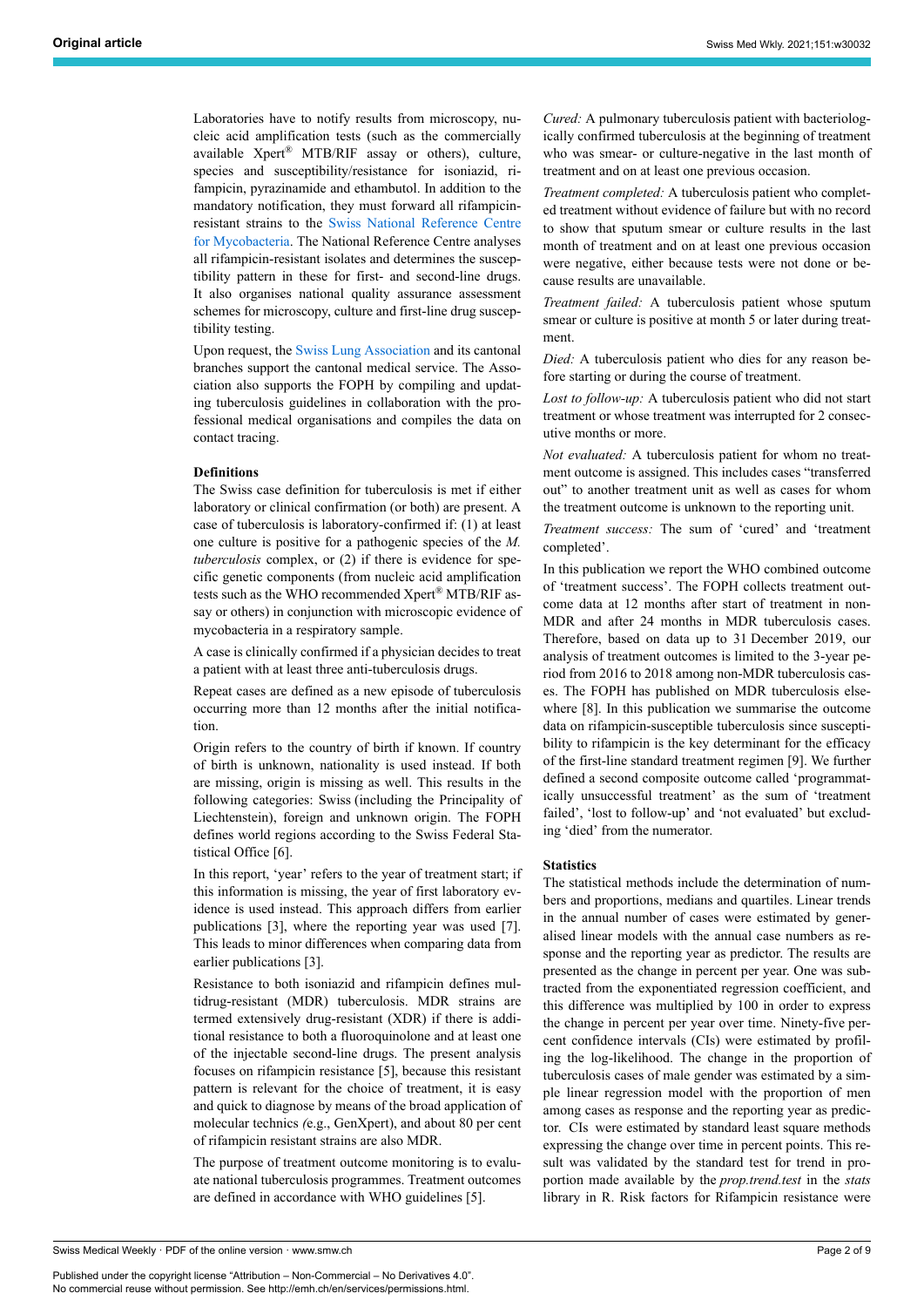estimated using univariable and multivariable logistic regression, considering origin and prior treatment as primary risk factors. In the basic model we used origin as a binary variable (Swiss *vs* foreign) and added an interaction term of prior treatment and origin. In the extended model we used origin as a country-specific variable, with Switzerland as reference. Statistical inference was done by means of 95% confidence limits. Notched boxplots were compiled for the age distribution [10]. All analyses were done with R 4.0.2 under Windows [11].

#### **Legal basis**

The Swiss epidemic law (EpidA SR 818.101, EpidO SR 818.101.1 FPHA-ORD SR 818.101.126), forms the legal framework for collecting, analysing and reporting notification data in an anonymized format. Ethics clearance was not required.

## **Results**

The annual number of tuberculosis cases decreased from 553 in 2009 to 437 in 2019 (table 1 and fig. 1), corresponding to annual incidences of 7.1 and 5.1 cases per 100,000 inhabitants, respectively. The Swiss case definition for tuberculosis is met if laboratory or clinical criteria are met. For details see 'Materials and methods'.

The average decline of overall annual case numbers was −0.84% (95% CI −1.63% to −0.03%). The overall decline was mainly attributable to persons of Swiss origin (average decline of annual number −3.63%, 95% CI −5.26 to −1.98%), whereas the number of cases involving persons of foreign origin remained fairly stable over the observation period (average decline of annual number −0.08%, 95% CI −1.01 to +0.87%), peaking in 2016 with respect to people originating from high-incidence countries (particularly Eritrea). The declining trend among persons of Swiss origin becomes much clearer when previous years, 1995–2008, are included in addition to our selected time frame 2009–2019 (supplementary fig. S1 in the appendix).

**Figure 1:**Annual numbers of tuberculosis, by origin, in Switzer-



#### **Patient characteristics**

The large majority (73.8%) of tuberculosis cases in Switzerland was acquired abroad, in immigrants from countries with a high incidence of tuberculosis. Most foreign tuberculosis patients immigrated from Eastern Africa (28%), South-East Europe (12%) and Southern Asia (9%) (fig. 2). When cases with missing information were excluded, patients from these three world regions made up 52% of all with foreign origin. The eight most affected countries were Eritrea ( $n = 685$ ), Somalia ( $n = 420$ ), Portugal (n = 232), Kosovo (n = 179), Tibet (China) (n = 156), India (n = 140), Sri Lanka (n = 128) and Ethiopia (n  $= 110$ ). These eight contribute 47.4% of notifications among those of foreign origin with known provenance.

The proportion of men slightly declined from 57% in 2009 to 54% in 2019 (annual average linear decline in per cent points −0.61%, 95% CI −1.16 to −0.06%), whereas that of women slightly increased from 43% to 46% (p for trend  $\leq 0.01$ ). On average, there were more male (58%) than female cases (42%).

The median age undulated between 37 and 38 years over the observation period. Fifty percent were aged between 26 and 60 years (table 1). The age distribution over the last 11 years mirrors the fact that young men dominate the demographics in the migrating population (fig. 3). The age distribution was dominated by young adult men in persons of foreign origin. Elderly adults dominated the age distribution in persons of Swiss origin. The difference between men and women was less marked. The number of notified cases in children of Swiss origin below the age of 5 years ( $n = 89$ ) is attributable to our definition of origin, and mostly concerns children of immigrants from high-incidence countries.

**Figure 2:**Distribution of foreign regions of origin among tuberculosis cases in Switzerland and Liechtenstein, 2009–2019. *EasternAfrica* includes Eritrea, Somalia, Ethiopia, Kenya, and Tanza-nia;*South-East Europe*Kosovo, Serbia, Montenegro, Bosnia andHerzegovina, Macedonia, Romania, Albania, Croatia, Bulgaria,and Slovenia; *Southern Asia*India, Sri Lanka, Afghanistan, Pak-istan, Nepal, and Bangladesh. The country of origin was missing in216 cases (see table 1), and in 27 cases origin was reportedlynon-Swiss, but without specifying the country.



Swiss Medical Weekly · PDF of the online version · www.smw.ch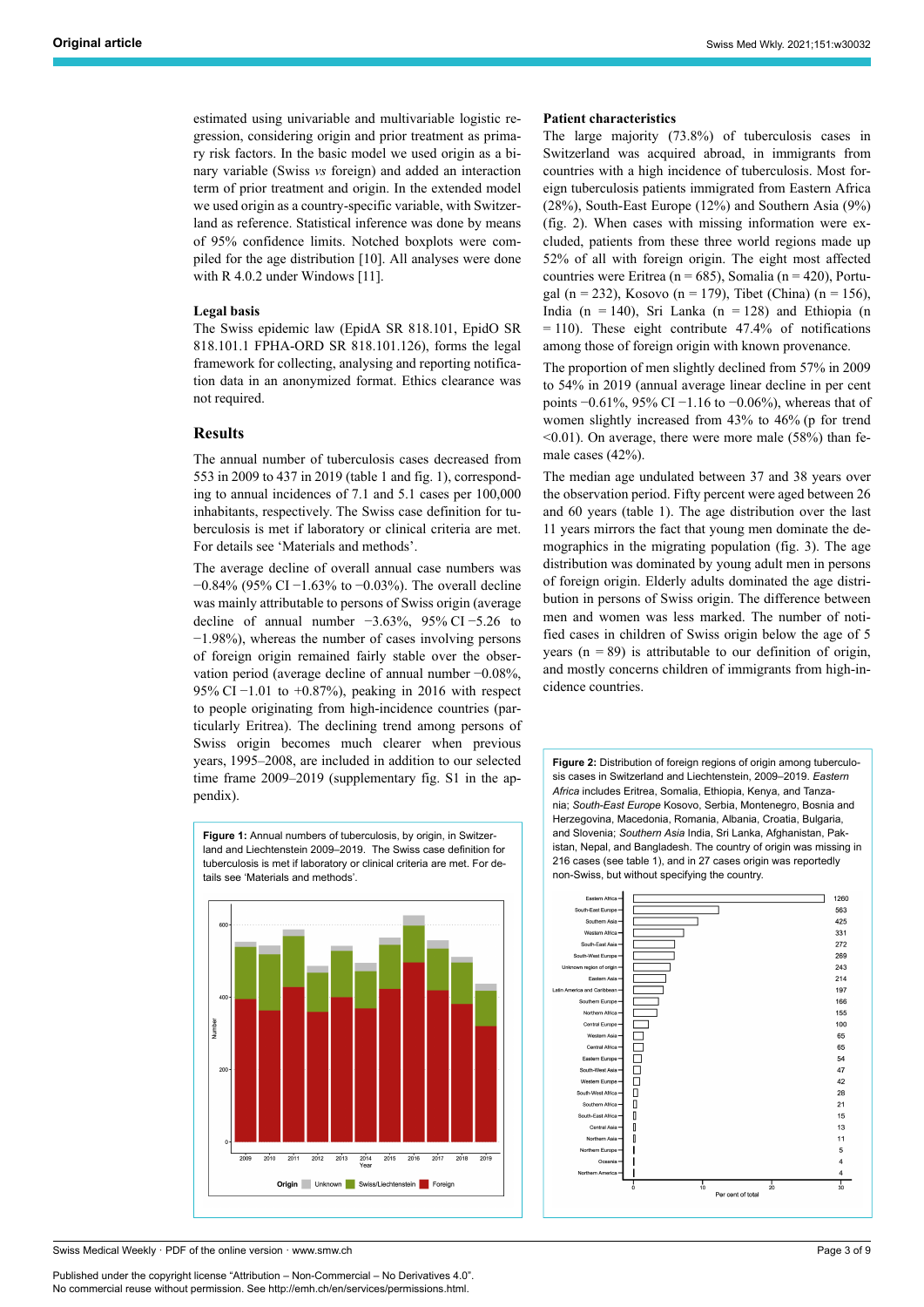As expected, cantons with the largest populations also reported most of the cases (table 1).

### **Site of disease**

Seventy-one percent of all cases manifested as pulmonary tuberculosis (50% exclusively pulmonary, 21% pulmonary and extrapulmonary), in 28% the manifestation was exclusively extrapulmonary, and in 1%, the manifestation site was unknown (tables 1 2). The most frequently notified extrapulmonary sites were extra-thoracic lymphatic (n  $= 987, 16.7\%$ , intrathoracic lymphatic (n = 838, 14.2%) and pleural ( $n = 535, 9.1\%$ ). Disseminated tuberculosis occurred in 414 cases (7.0%) and the central nervous system was involved in 111 cases (1.9%) – both disease manifestations are considered clinically particularly problematic. At least one of those two problematic manifestations was present in 479 cases (8.1%).

#### **Rifampicin resistance and respective risk factors**

Since 1995, at least one isolate from each culture-positive case was subject to phenotypic drug susceptibility testing for at least isoniazid and rifampicin. Genotypic drug susceptibility testing for rifampicin has become more widely available since 2010 [12]. The annual number of rifampicin-resistant tuberculosis cases varied between 7 and 16. From 2009 to 2019, 134 cases of rifampicin resistance with known origin were reported (table 1). This corresponds to an overall rifampicin resistance rate of 2.9% (134 out of 4625). Eleven cases were persons of Swiss origin corresponding to 1.1% out of 1045 Swiss cases tested. Main risk factors were foreign origin ( $n = 123$  out of 3994, 3.4%) and prior anti-tuberculosis treatment ( $n = 41$  out of 341, 10.7%).

Origin and prior anti-tuberculosis treatment were independent risk factors in the logistic regression, i.e. the interaction term showed an adjusted odds ratio (aOR) of 1.5, but with a large 95% CI of 0.4 to 7.2) and therefore attributable to chance alone, which is why we estimated



Swiss Medical Weekly · PDF of the online version · www.smw.ch

Published under the copyright license "Attribution – Non-Commercial – No Derivatives 4.0". No commercial reuse without permission. See http://emh.ch/en/services/permissions.html.

the model without interaction term (table 3). The aOR comparing foreign versus Swiss origin was 3.6 (95% CI 2.7–7.0) and prior anti-tuberculosis treatment versus no or unknown treatment status 5.5 (3.7–8.1). Persons from Somalia (n = 27 out of 355, 7.6%), Eritrea (n = 13 out of 561, 2.3%), Tibet (China) ( $n = 11$  out of 136, 8.1%) und Georgia ( $n = 9$  out of 32, 28.1%) accounted for 60 out of 134 cases (49.0%). In the extended model using Swiss origin as reference and keeping prior anti-tuberculosis treatment as confounder (aOR 4.5, 95% CI 3.0–6.7), we obtained the following aORs (95% CI): Georgia 10.0 (4.0–23.1), Ethiopia 9.4 (3.5–24.2), Tibet (China) 6.9 (2.9–16.6), Somalia 8.1 (4.0–17.2), Eritrea 2.6 (1.1–5.9,) sorted by decreasing order. The remaining countries show an increased aOR of 2.3 with a 95% CI of 1.2–4.7.

Overall, 117 out of 134 cases (87%) were MDR, and 4 of the MDR cases were XDR. All four XDR cases were among persons of foreign origin: Moldova, Morocco, China, Georgia. The annual number of MDR cases varied between four and fourteen cases in the observation period without a clear trend.

### **Treatment outcome monitoring 2016–2018, according to WHO definitions**

Data on treatment outcome monitoring were available for the 3 years 2016 to 2018. Treatment success (cured or treatment completed) increased slightly from 77% to 80% among laboratory-confirmed pulmonary, rifampicin-susceptible tuberculosis cases (table 4). Adolescents and elderly patients were less likely to achieve treatment success (table 5). With the possible exception of adolescents, women had a slightly higher proportions of treatment success than men. Death (of any cause) was rare (4.4%). The yearly proportion of patients with programmatically unsuccessful treatment slightly decreased from 20.2% in 2016 to 15.5% in 2018. The highest single contributor to this composite outcome was the proportion of 'not evaluated' at 80.8% of unsuccessful treatments. This suggests that motivating clinicians to fill in notification forms more completely might already lead to meeting WHO targets.

## **Discussion**

Over the past 11 years 2009–2019, tuberculosis notifications in Switzerland and Liechtenstein have decreased to an incidence of 5.1 cases per 100,000 in 2019. Most cases are found among immigrants from countries with a high incidence of tuberculosis, particularly Eritrea, Somalia and Ethiopia. Within Europe, Portugal and Kosovo are the most important countries of origin of tuberculosis patients in Switzerland. Previous analyses of tuberculosis in Switzerland had shown a similar trend [13].

The decreasing trend in the total number of notified tuberculosis cases fits with that observed most notably in other industrialised countries [2, 14–16]. In contrast to this favourable development, trends in lower income countries have been declining too slowly to achieve the targets of the WHO "End TB strategy" in a timely fashion [17].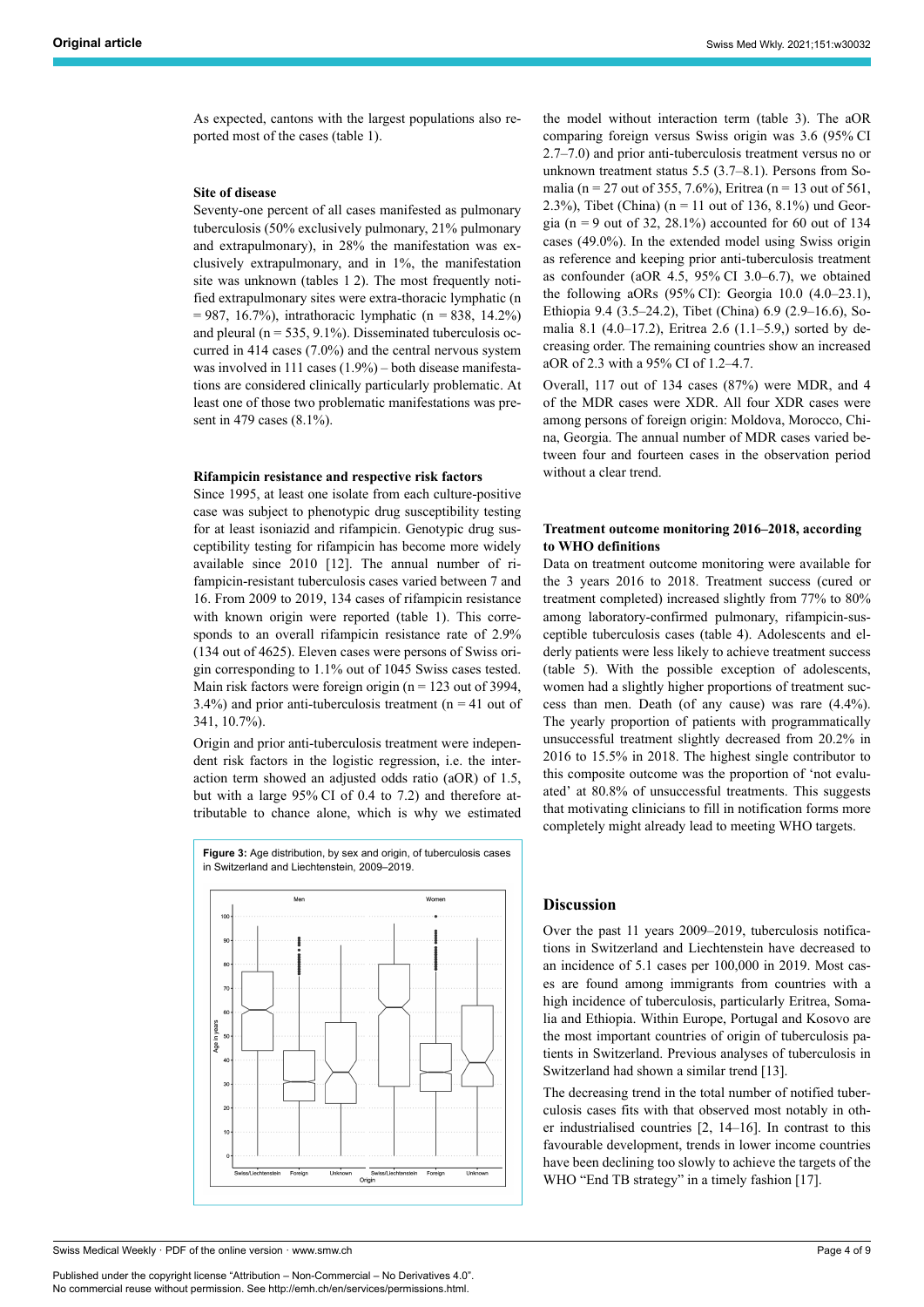### **Table 1:**

Summary of tuberculosis cases in Switzerland and Liechtenstein, 2009–2019.

|                                                   | 2009           | 2010           | 2011                    | 2012           | 2013                    | 2014           | 2015             | 2016             | 2017           | 2018           | 2019           | <b>Total</b> | Percent |
|---------------------------------------------------|----------------|----------------|-------------------------|----------------|-------------------------|----------------|------------------|------------------|----------------|----------------|----------------|--------------|---------|
| Overall cases (Swiss case definition*)            | 553            | 543            | 587                     | 486            | 542                     | 495            | 565              | 626              | 557            | 511            | 437            | 5902         | 100.0   |
| Clinically confirmed                              | 529            | 509            | 548                     | 456            | 516                     | 448            | 523              | 584              | 510            | 479            | 409            | 5511         | 93.4    |
| Laboratory-confirmed                              | 460            | 457            | 484                     | 411            | 464                     | 434            | 478              | 537              | 474            | 440            | 373            | 5012         | 84.9    |
| <b>Both</b>                                       | 436            | 423            | 446                     | 381            | 438                     | 387            | 436              | 495              | 428            | 408            | 346            | 4624         | 78.3    |
| Repeat case                                       | 6              | $\overline{7}$ | 12                      | 14             | 16                      | 12             | 12               | 12               | 11             | 14             | 10             | 126          | 2.1     |
| Age                                               |                |                |                         |                |                         |                |                  |                  |                |                |                |              |         |
| Median                                            | 37             | 36             | 38                      | 37             | 37                      | 37             | 35               | 31               | 34             | 36             | 38             | 36           | n.a.    |
| Lower Quartile                                    | 26             | 27             | 26                      | 28             | 27                      | 26             | 24               | 22               | 23             | 25             | 27             | 25           | n.a.    |
| <b>Upper Quartile</b>                             | 58             | 56             | 54                      | 59             | 55                      | 52             | 53               | 47               | 51             | 56             | 58             | 54           | n.a.    |
| Gender                                            |                |                |                         |                |                         |                |                  |                  |                |                |                |              |         |
| Male                                              | 313            | 296            | 350                     | 265            | 291                     | 312            | 340              | 401              | 352            | 308            | 238            | 3466         | 58.7    |
| Female                                            | 240            | 247            | 237                     | 221            | 251                     | 183            | 225              | 225              | 205            | 203            | 199            | 2436         | 41.3    |
| Origin                                            |                |                |                         |                |                         |                |                  |                  |                |                |                |              |         |
| Switzerland/Liechtenstein                         | 144            | 156            | 141                     | 109            | 128                     | 103            | 122              | 102              | 115            | 115            | 98             | 1333         | 22.6    |
| Foreign                                           | 395            | 363            | 428                     | 359            | 400                     | 369            | 423              | 496              | 419            | 381            | 320            | 4353         | 73.8    |
| Unknown                                           | 14             | 24             | 18                      | 18             | 14                      | 23             | 20               | 28               | 23             | 15             | 19             | 216          | 3.7     |
| Canton                                            |                |                |                         |                |                         |                |                  |                  |                |                |                |              |         |
| AG                                                | 29             | 33             | 32                      | 20             | 25                      | 22             | 39               | 48               | 41             | 34             | 35             | 358          | 6.1     |
|                                                   | 4              |                | 5                       | 4              | $\overline{\mathbf{c}}$ | $\mathbf{1}$   | 3                | $\boldsymbol{2}$ |                |                | 1              | 22           | 0.4     |
| AR                                                |                | 49             | 69                      |                |                         | 56             | 55               |                  |                |                | 35             | 585          | 9.9     |
| <b>BE</b>                                         | 53<br>17       | 9              | 13                      | 40<br>11       | 59<br>15                |                | 10               | 66<br>15         | 55<br>19       | 48             | 8              | 141          | 2.4     |
| <b>BL</b>                                         |                |                |                         |                |                         | 8              |                  |                  |                | 16             |                |              |         |
| BS                                                | 22             | 25             | 26<br>8                 | 25             | 27                      | 17             | 21               | 21               | 17             | 21             | 15             | 237          | 4.0     |
| <b>FR</b>                                         | 18             | 16             |                         | 18             | 12                      | 10             | 15               | 13               | 14             | 19             | 12             | 155          | 2.6     |
| GE                                                | 64             | 48             | 66                      | 54             | 60                      | 53             | 68               | 74               | 54             | 47             | 47             | 635          | 10.8    |
| GL                                                | $\overline{2}$ | 3              |                         | 3              | 1                       | 1              | 1                | $\mathbf{1}$     |                |                | $\overline{2}$ | 14           | 0.2     |
| GR                                                | 5              | 11             | $\overline{4}$          | 8              | 14                      | 8              | 17               | 15               | 10             | 9              | 10             | 111          | 1.9     |
| JU                                                | $\mathbf 2$    | 3              | 11                      | $\mathbf 2$    | $\overline{c}$          | 10             | 9                | 5                | 5              | $\overline{7}$ | 5              | 61           | 1.0     |
| LU                                                | 29             | 22             | 26                      | 12             | 20                      | 23             | 23               | 15               | 27             | 22             | 17             | 236          | 4.0     |
| NE                                                | 14             | 11             | 12                      | 8              | $\overline{7}$          | 13             | 14               | 14               | 16             | 11             | 8              | 128          | 2.2     |
| <b>NW</b>                                         | $\overline{2}$ |                |                         |                |                         | $\overline{2}$ | 1                | $\mathbf{1}$     | $\mathbf{1}$   | $\overline{2}$ | $\overline{2}$ | 11           | 0.2     |
| <b>OW</b>                                         | $\mathbf{1}$   | 5              | $\overline{\mathbf{c}}$ | $\overline{c}$ | 1                       | $\mathbf{1}$   | 1                | $\boldsymbol{2}$ | $\mathbf{1}$   | $\sqrt{2}$     |                | 18           | 0.3     |
| SG                                                | 24             | 23             | 32                      | 32             | 17                      | 27             | 18               | 34               | 28             | 13             | 21             | 269          | 4.6     |
| SH                                                | 4              | 3              | $\overline{7}$          | 3              | 6                       | $\overline{7}$ | 4                | 5                | 4              | 9              | 8              | 60           | 1.0     |
| <b>SO</b>                                         | 17             | 17             | 14                      | $\overline{7}$ | 9                       | 13             | 15               | 14               | 15             | 14             | 10             | 145          | 2.5     |
| SZ                                                | 10             | 11             | 5                       | 6              | 5                       | 10             | 6                | $\overline{7}$   | $\overline{7}$ | $\overline{7}$ | $\overline{4}$ | 78           | 1.3     |
| TG                                                | 11             | 15             | 15                      | 11             | 17                      | 13             | 11               | 17               | 8              | 9              | 10             | 137          | 2.3     |
| TI                                                | 23             | 24             | 22                      | 16             | 18                      | 25             | 40               | 51               | 33             | 29             | 9              | 290          | 4.9     |
| VD                                                | 65             | 77             | 93                      | 70             | 83                      | 55             | 76               | 60               | 76             | 72             | 52             | 779          | 13.2    |
| VS                                                | 20             | 12             | 12                      | 17             | 27                      | 22             | 13               | 15               | 20             | 19             | 14             | 191          | 3.2     |
| ZG                                                | 15             | 11             | $\overline{7}$          | 5              | $\overline{7}$          | $\overline{7}$ | 8                | 5                | 6              | $\overline{4}$ | 5              | 80           | 1.4     |
| ZH                                                | 100            | 112            | 101                     | 107            | 106                     | 87             | 92               | 123              | 97             | 94             | 105            | 1124         | 19.0    |
| Al                                                |                | $\overline{1}$ | $\mathbf{1}$            | $\mathbf{1}$   |                         |                | $\overline{2}$   |                  | 1              |                |                | 6            | 0.1     |
| UR                                                |                | $\overline{2}$ | $\overline{2}$          | $\mathbf{1}$   | $\boldsymbol{2}$        | 3              | $\mathbf{1}$     | $\mathbf{1}$     | $\mathbf{1}$   | $\overline{2}$ | $\mathbf{1}$   | 16           | 0.3     |
| Principality of Liechtenstein                     | $\overline{2}$ |                | $\overline{2}$          | 3              |                         | 1              | $\boldsymbol{2}$ | $\boldsymbol{2}$ | 1              | $\mathbf{1}$   | $\mathbf{1}$   | 15           | 0.2     |
| Site of disease                                   |                |                |                         |                |                         |                |                  |                  |                |                |                |              |         |
| Pulmonary only                                    | 274            | 289            | 299                     | 256            | 286                     | 262            | 278              | 304              | 265            | 253            | 207            | 2973         | 50.4    |
| Pulmonary and extrapulmonary                      | 108            | 105            | 109                     | 89             | 105                     | 88             | 135              | 139              | 125            | 114            | 97             | 1214         | 20.6    |
| Extrapulmonary only                               | 166            | 141            | 172                     | 136            | 143                     | 141            | 143              | 173              | 161            | 138            | 126            | 1640         | 27.8    |
| Unknown                                           | 5              | 8              | $\overline{7}$          | 5              | 8                       | $\overline{4}$ | 9                | 10               | 6              | 6              | $\overline{7}$ | 75           | 1.3     |
| All pulmonary cases                               | 382            | 394            | 408                     | 345            | 391                     | 350            | 413              | 443              | 390            | 367            | 304            | 4187         | 100.0   |
| Culture confirmed                                 | 327            | 337            | 333                     | 303            | 340                     | 310            | 345              | 384              | 329            | 313            | 257            | 3578         | 85.5    |
| Culture confirmed rifampicin susceptible cases    | 317            | 326            | 319                     | 293            | 322                     | 288            | 326              | 341              | 307            | 304            | 244            | 3387         | 80.9    |
| Drug resistance (cases tested for rifampicin) $‡$ | 437            | 426            | 449                     | 383            | 440                     | 402            | 439              | 471              | 427            | 407            | 344            | 4625         | 100.0   |
| - Rifampicin-susceptible                          | 430            | 415            | 438                     | 375            | 423                     | 385            | 423              | 454              | 415            | 399            | 334            | 4491         | 97.1    |
| Rifampicin-resistant, foreign origin              | $\overline{7}$ | 11             | 10                      | $\overline{7}$ | 15                      | 14             | 14               | 16               | 12             | 8              | 9              | 123          | 2.7     |
| Rifampicin-resistant, Swiss origin                | $\pmb{0}$      | 0              | $\mathbf{1}$            | $\mathbf{1}$   | $\overline{2}$          | 3              | $\overline{2}$   | $\mathbf{1}$     | 0              | $\pmb{0}$      | $\mathbf{1}$   | 11           | 0.2     |

AG: Aargau; AR: Appenzell Ausserrhoden; BE: Bern; BL: Basel-Landschaft; BS: Basel-Stadt; FR: Fribourg; GE: Geneva; GL: Glarus; GR: Graubünden; JU; Jura; LU: Lucerne; NE: Neuchâtel; NW: Nidwalden; OW: Obwalden; SG: St Gallen; SH: Schaffhausen; SO: Solothurn; SZ: Schwyz ; TG: Thurgau; TI: Ticino; VD: Vaud; VS: Valais; ZG: Zug; ZH: Zurich; AI: Appenzell Innerrhoden; UR: Uri

\* The Swiss case definition for tuberculosis is met if laboratory or clinical criteria are met. For details see 'Materials and methods'. ‡ only cases with known origin and rifampicin susceptibility test result

Swiss Medical Weekly · PDF of the online version · www.smw.ch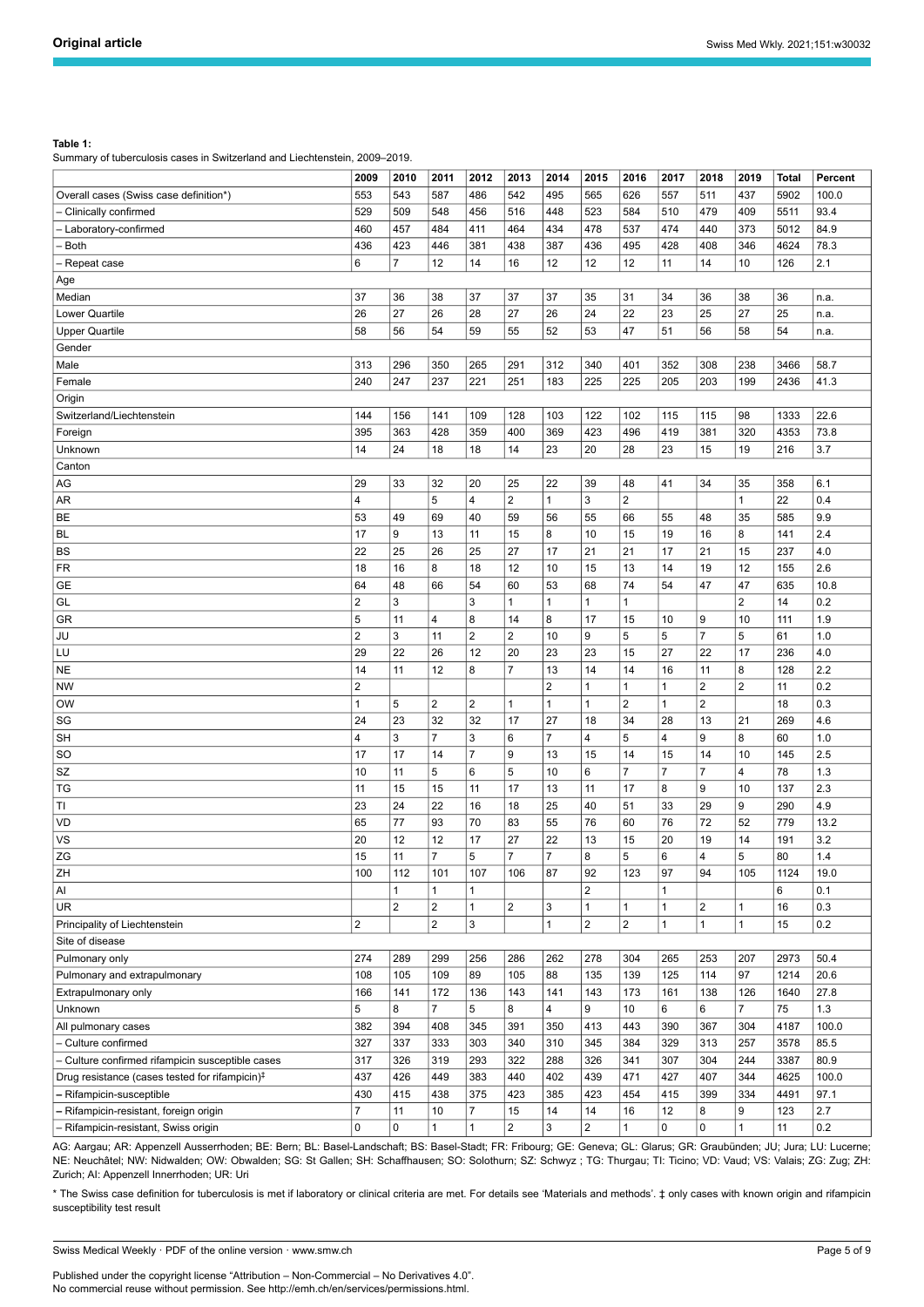The age distribution mirrors the demography of patients of foreign origin as observed in previous analyses [3]. Characteristically, migrants with tuberculosis entering Switzerland are nowadays young adult men from Eritrea and Somalia (largely refugees and asylum seekers) and from Portugal (directly joining the workforce). The FOPH offers a web-based platform with 10 key questions about tuberculosis contextual factors ([www.tb-screen.ch](http://www.tb-screen.ch/)). This online tool is available in the 34 languages most relevant to asylum seekers in Switzerland and has been validated for supporting clinicians in taking a tuberculosis-specific medical history [18]. Unfortunately, data on immigrant screening

**Table 2:**

Site of disease, tuberculosis cases in Switzerland and Liechtenstein, 2009–2019.

| Site of disease                          | N    | Percent <sup>a</sup> |
|------------------------------------------|------|----------------------|
| Pulmonary                                | 4187 | 70.9                 |
| Pleural                                  | 535  | 9.1                  |
| Lymphatic, intrathoracic                 | 838  | 14.2                 |
| Lymphatic, extrathoracic                 | 987  | 16.7                 |
| Osteo-articular, spine                   | 188  | 3.2                  |
| Osteo-articular, other                   | 109  | 1.9                  |
| Central nervous system, meningeal        | 64   | 1.1                  |
| Central nervous system, other            | 61   | 1.0                  |
| Central nervous system, all <sup>b</sup> | 111  | 1.9                  |
| Disseminated <sup>c</sup>                | 414  | 7.0                  |
| Other sites                              | 313  | 5.3                  |
| Site not specified                       | 75   | 1.3                  |

 $a$  Percentages do not add up to 100 owing to overlapping categories. The denominator is  $n = 5902$ .

**b Numbers and percent are not the sum of meningeal and central nervous system involvement owing to overlapping categories.** 

<sup>c</sup> Includes acute and protracted, i.e. miliary, mycobacteraemia, and polytopic (three or more sites affected)

#### **Tabler 3:**

Rifampicin resistance risk factor models, Switzerland and Liechtenstein, 2009–2019.

|                       |               | <b>Univariable</b> |      |       | <b>Multivariable</b>                                                                                                                   |      | <b>Multivariable</b> |      |      |       |
|-----------------------|---------------|--------------------|------|-------|----------------------------------------------------------------------------------------------------------------------------------------|------|----------------------|------|------|-------|
|                       |               | OR                 | 2.5% | 97.5% | aOR                                                                                                                                    | 2.5% | 97.5%                | aOR  | 2.5% | 97.5% |
| <b>Basic Model</b>    |               |                    |      |       |                                                                                                                                        |      |                      |      |      |       |
| Prior treatment       | No            | Ref.               |      |       | Ref.                                                                                                                                   |      |                      | Ref. |      |       |
|                       | Yes           | 5.4                | 3.6  | 7.8   | 3.9<br>0.8<br>3.7<br>13.6<br>5.5<br>Ref.<br>Ref.<br>3.2<br>7.1<br>1.6<br>3.6<br>2.0<br>7.2<br>0.4<br>1.5<br>Ref.<br>3.1<br>4.7<br>Ref. | 8.1  |                      |      |      |       |
| Origin                | Swiss         | Ref.               |      |       |                                                                                                                                        |      |                      |      |      |       |
|                       | Foreign       | 3.4                | 1.9  | 6.7   |                                                                                                                                        |      |                      |      |      | 7.0   |
| Interaction term      |               |                    |      |       |                                                                                                                                        |      |                      |      |      |       |
| <b>Extended Model</b> |               |                    |      |       |                                                                                                                                        |      |                      |      |      |       |
| Prior treatment       | No            | Ref.               |      |       |                                                                                                                                        |      |                      |      |      |       |
|                       | Yes           | 5.4                | 3.6  | 7.8   |                                                                                                                                        |      |                      |      |      | 7.4   |
| Origin                | Swiss         | Ref.               |      |       |                                                                                                                                        |      |                      |      |      |       |
|                       | Somalia       | 7.7                | 3.9  | 16.4  |                                                                                                                                        |      |                      | 8.1  | 4.0  | 17.2  |
|                       | Eritrea       | 2.2                | 1.0  | 5.1   |                                                                                                                                        |      |                      | 2.6  | 1.1  | 5.9   |
|                       | Ethiopia      | 9.3                | 3.5  | 23.6  |                                                                                                                                        |      |                      | 9.4  | 3.5  | 24.2  |
|                       | Tibet (China) | 8.3                | 3.5  | 19.7  |                                                                                                                                        |      |                      | 6.9  | 2.9  | 16.6  |
|                       | Georgia       | 16.6               | 7.0  | 36.4  |                                                                                                                                        |      |                      | 10.0 | 4.0  | 23.1  |
|                       | Other         | 2.2                | 1.2  | 4.5   |                                                                                                                                        |      |                      | 2.3  | 1.2  | 4.7   |

#### **Table 4:**

Treatment outcome monitoring according to WHO standards among pulmonary culture-positive, rifampicin-susceptible tuberculosis cases, Switzerland and Liechtenstein, 2016–2018.

|                                                                                              | 2016 | 2017 | 2018 | <b>Total</b> | Percent |  |  |  |
|----------------------------------------------------------------------------------------------|------|------|------|--------------|---------|--|--|--|
| Cured                                                                                        | 120  | 125  | 130  | 375          | 39.4    |  |  |  |
| Treatment completed                                                                          | 143  | 111  | 114  | 368          | 38.7    |  |  |  |
| Treatment failure                                                                            | 2    | 0    | 0    |              | 0.2     |  |  |  |
| Lost to follow up                                                                            | 13   | 13   | 4    | 30           | 3.2     |  |  |  |
| Not evaluated                                                                                | 54   | 38   | 43   | 135          | 14.2    |  |  |  |
| Died                                                                                         | 9    | 20   | 13   | 42           | 4.4     |  |  |  |
| Total                                                                                        | 341  | 307  | 304  | 952          | 100.0   |  |  |  |
| Treatment success (WHO): Sum of Cured and Treatment completed                                |      |      |      |              |         |  |  |  |
| ١N                                                                                           | 263  | 236  | 244  | 743          | 78.0    |  |  |  |
| Percent                                                                                      | 77.1 | 76.9 | 80.3 |              |         |  |  |  |
| Programmatically unsuccessful: Sum of Treatment failure, Lost to follow-up and Not evaluated |      |      |      |              |         |  |  |  |
| ١N                                                                                           | 69   | 51   | 47   | 167          | 17.5    |  |  |  |
| Percent                                                                                      | 20.2 | 16.6 | 15.5 |              |         |  |  |  |
|                                                                                              |      |      |      |              |         |  |  |  |

Swiss Medical Weekly · PDF of the online version · www.smw.ch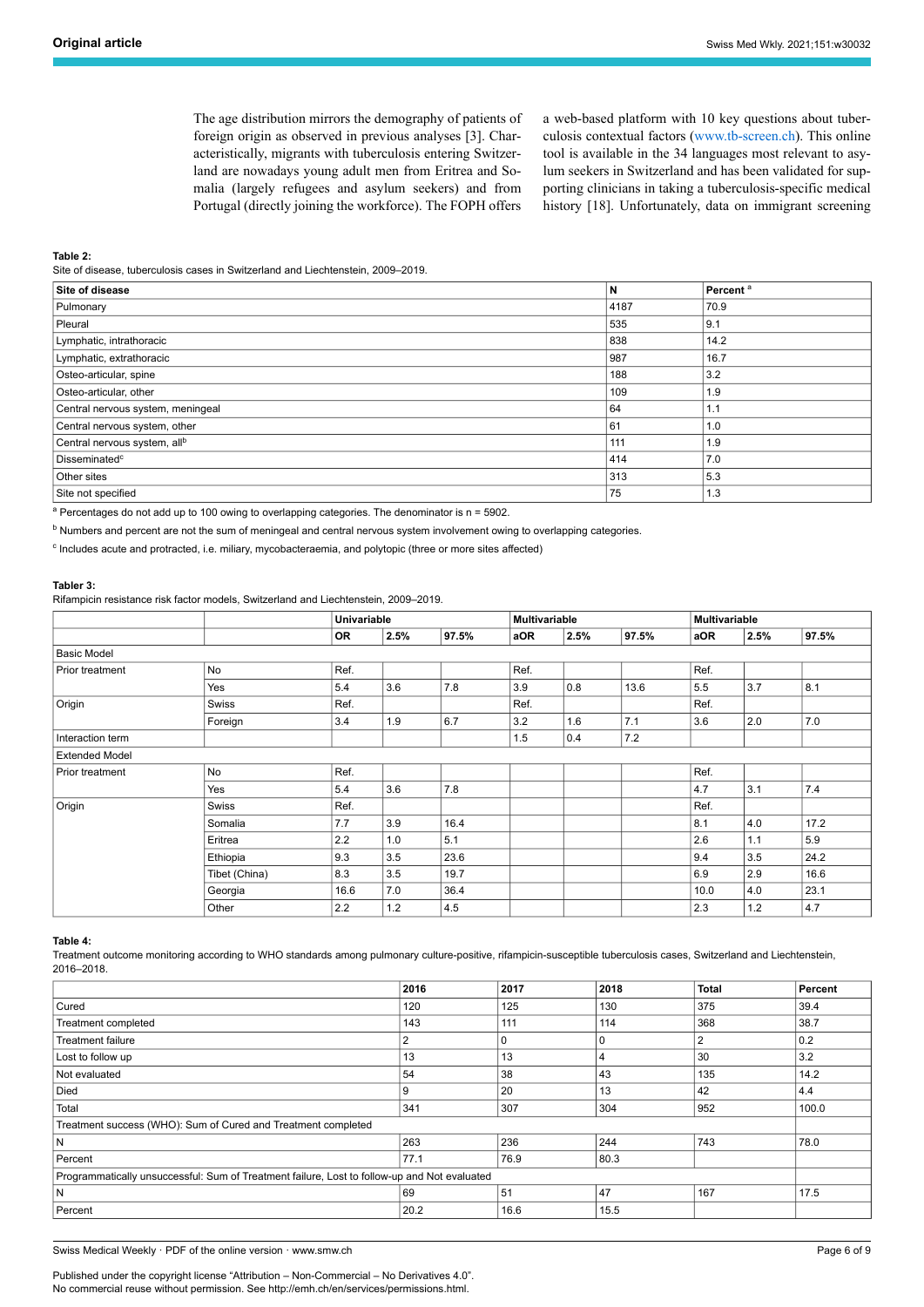are no longer available since the revision of the Epidemic Act in 2016. Therefore, we cannot anymore distinguish between asylum seekers and other groups of foreign origin.

Drug resistance to rifampicin – relevant to the indication for second-line drugs – has fortunately remained rare in Switzerland [3]. The two most important risk factors for drug resistance are foreign origin, particularly Georgia, Tibet (China), Somalia, Ethiopia and Eritrea, as well as a history of previous anti-tuberculosis treatment [3, 4]. A proper history of a pervious treatment is crucial for the choice of an appropriate initial treatment regimen [19] and must be accompanied by prompt drug susceptibility testing. Since the introduction of genotyping methods, which became widely available in 2010 [12], drug susceptibility testing of rifampicin has been greatly applied, and results are theoretically available within one working day [3]. It has to be stressed here, that treating cases of rifampicinresistant tuberculosis requires specific medical training. The Swiss Lung Association offers support by experienced physicians and a closed user group for an anonymised discussion of specific cases. Rifampicin-susceptible tuberculosis without evidence of prior anti-tuberculosis treatment may be treated by general practitioners if they comply with the Swiss recommendations or under the supervision of a well-trained colleague [9].

The FOPH included treatment outcome monitoring according to WHO standards in the national notification system with the revision of the Epidemics Act in 2016. The overall treatment success in culture-confirmed, rifampicinsusceptible, pulmonary tuberculosis was 78% (among the 952 cases with the relevant information), and thus below the WHO target of 85%, largely because of missing data (called 'not evaluated' in the WHO definitions). The Swiss surveillance system does not record directly observed treatment. Poor treatment adherence and high proportions of loss to follow-up may be common in male adolescents, and both has been described specifically for tuberculosis treatment outcomes in Haiti and in South Africa [20, 21]. Immigrant adolescents with tuberculosis often come unaccompanied from a cultural background very different from the Swiss context and may benefit from specific support regarding adherence to medication.

The overall treatment success was similar in 1996, with a success of 79% [22]; however, that article had been published prior to the WHO recommendations in 2013 with the 2020 revision [5], limiting direct comparison. With regard to the current data, the proportion of patients with treatment success may have slightly improved from 77% in 2016 and 2017 to 80% in 2018. WHO reporting uses an intention-to-treat approach. We propose using an additional composite outcome 'programmatically unsuccessful' as defined above and shown at the bottom of table 4, excluding patients who died during the observation period from the numerator (but not the denominator). This additional indicator might better reflect the performance of national tuberculosis programme in countries where tuberculosis patients rarely die of tuberculosis, but rather of other causes. We observed a small but steady decline in this composite outcome over the 3 years of observation. This was paralleled by a decrease of missing information about treatment outcome, showing slowly improved adherence to notification guidelines. However, asylum seekers diagnosed with tuberculosis in national registration centres and subsequently transferred to a specific canton that is different from the canton of the registration centre often result in 'loss to follow-up'.

With respect to tuberculosis notification rates 2015–19, Switzerland is very similar to countries of the Western subregion of WHO Europe [23]; however, the estimated incidence in Switzerland was lower than the European Economic Area average (5.1 versus 10.6 per 100,000 in 2019) [23]. Also the Swiss gender distribution is in accordance with European data, with more men than women reported in 2019. The percentage of foreign-born tuberculosis cases is in line with comparable high-income immigration countries such as Sweden, Norway or Denmark. Drug resistance is a problem in the broad WHO European Region (17.0% in 2019) but is not in Switzerland (1.1%) [23, p42]. As in Switzerland, previous treatment is a risk factor for drug resistance. This fact is confirmed by our logistic regression models (see table 3).

Switzerland is not alone in failing to meet the WHO 'treatment success' target of 85%. This is explained by the large number of 'not evaluated' cases, and there are countries in the European region that are performing even worse than Switzerland such as Finland, France and Denmark – strongly suggesting that compiling treatment outcome data in routine surveillance is an issue in Switzerland as well as in other European countries.

A possible limitation to our analysis is a potential bias that might be introduced by underreporting – a concern of every notification system. However, no national studies exist addressing this specific problem. The dual system mandating both physicians and laboratories to report on tuberculosis gives some assurance that at least the notification of laboratory-confirmed tuberculosis is likely to be a good proxy for the incidence of tuberculosis diagnoses. Because tuberculosis notification uses the patient's full name, the FOPH cannot collect potentially stigmatising medical risk factors such as human immunodeficiency virus infection, alcoholism, or diabetes.

**Table 5:**

Treatment success according to the WHO (cured or treatment completed) among pulmonary culture-positive rifampicin-susceptible tuberculosis cases, Switzerland and Liechtenstein, 2016–2018.

|                   | Male          |         | Female        |         | Overall       |         |  |
|-------------------|---------------|---------|---------------|---------|---------------|---------|--|
| <b>Age Groups</b> | Success/total | Percent | Success/total | Percent | Success/total | Percent |  |
| $0 - 14$          | 18/22         | 81.8    | 13/15         | 86.7    | 31/37         | 83.8    |  |
| $15 - 19$         | 57/83         | 68.7    | 11/20         | 55.0    | 68/103        | 66.0    |  |
| 20-39             | 224/279       | 80.3    | 143/166       | 186.1   | 367/445       | 82.5    |  |
| $40 - 64$         | 118/147       | 80.3    | 71/80         | 88.8    | 189/227       | 83.3    |  |
| $65+$ years       | 49/81         | 60.5    | 39/59         | 66.     | 88/140        | 62.9    |  |
| Total             | 466/612       | 76.1    | 277/340       | 81.5    | 743/952       | 78.0    |  |

Swiss Medical Weekly · PDF of the online version · www.smw.ch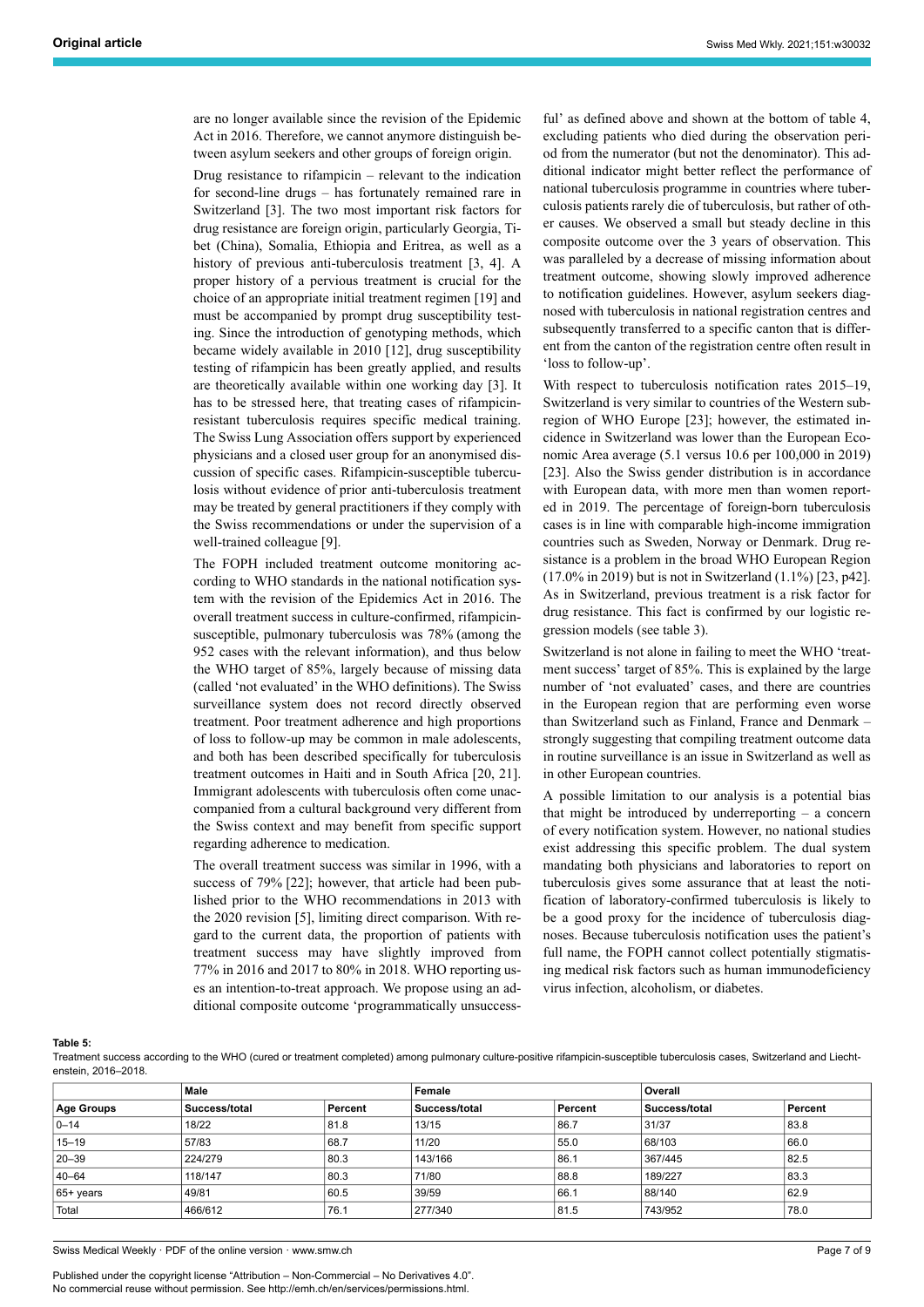## **Conclusion**

Tuberculosis has become a rare disease in Switzerland, and resistance to the key drug rifampicin remains fortunately rare among previously untreated patients. Twenty-eight percent of tuberculosis cases exclusively concern extrapulmonary manifestations, therefore a normal chest radiograph or negative cultures from respiratory samples do not definitively exclude tuberculosis. In Switzerland, the most important risk group for tuberculosis, both drug-susceptible and -resistant, are migrants from the Horn of Africa, but also from South-East and South-West Europe. A careful history of migration and previous treatment with anti-tuberculosis drugs is essential for the appropriate choice of the treatment regimen.

#### **Disclosure statement**

No financial support and no potential conflict of interest relevant to this article was reported.

#### **References**

- 1. Houben RM , Dodd PJ . The Global Burden of Latent Tuberculosis Infection: A Re-estimation Using Mathematical Modelling. PLoS Med. 2016 Oct;13(10):e1002152. [http://dx.doi.org/10.1371/jour](http://dx.doi.org/10.1371/journal.pmed.1002152)[nal.pmed.1002152](http://dx.doi.org/10.1371/journal.pmed.1002152). [PubMed](http://www.ncbi.nlm.nih.gov/entrez/query.fcgi?cmd=Retrieve&db=PubMed&list_uids=27780211&dopt=Abstract). 1549-1676
- 2. World Health Organization . Global tuberculosis report 2020. Geneva: WHO; 2020. Available from: [https://www.who.int/publications/i/item/](https://www.who.int/publications/i/item/9789240013131) [9789240013131](https://www.who.int/publications/i/item/9789240013131)
- 3. Altpeter E , Schoch O , Helbling P . Tuberkulose in der Schweiz: selten, und manchmal kompliziert. Swiss Med Forum 2015;15:925-30.
- 4. Helbling P , Altpeter E , Raeber PA , Pfyffer GE , Zellweger JP . Surveillance of antituberculosis drug resistance in Switzerland 1995-1997: the central link. Eur Respir J. 2000 Aug;16(2):200–2. [http://dx.doi.org/](http://dx.doi.org/10.1034/j.1399-3003.2000.16b03.x) [10.1034/j.1399-3003.2000.16b03.x](http://dx.doi.org/10.1034/j.1399-3003.2000.16b03.x). [PubMed.](http://www.ncbi.nlm.nih.gov/entrez/query.fcgi?cmd=Retrieve&db=PubMed&list_uids=10968491&dopt=Abstract) 0903-1936
- 5. World Health Organization . Definitions and reporting framework for tuberculosis—2013 revision (updated December 2014 and January 2020). Geneva: WHO; 2013. Report No.: WHO/HTM/TB/2013.2.
- 6. Bundesamt für Statistik / Office fédéral de la statistique. Verzeichnis der Staaten und Gebiete. Neuchâtel: BFS / OFS; 2019. Report No.: beb-00.04-sg-01. Available from: [https://www.bfs.admin.ch/bfs/de/home/](https://www.bfs.admin.ch/bfs/de/home/grundlagen/stgb.html) [grundlagen/stgb.html](https://www.bfs.admin.ch/bfs/de/home/grundlagen/stgb.html)
- International Organization for Standardization . Date and time Representations for information interchange — Part 1: Basic rules. Geneva: ISO; 2016. Report No.: ISO 8601-1:2019. Available from: <https://www.iso.org/standard/70907.html>
- 8. Helbling P , Altpeter E , Egger JM , Zellweger JP . Treatment outcomes of multidrug-resistant tuberculosis in Switzerland. Swiss Med Wkly. 2014 Dec;144:w14053. [http://dx.doi.org/10.4414/](http://dx.doi.org/10.4414/smw.2014.14053) [smw.2014.14053.](http://dx.doi.org/10.4414/smw.2014.14053) [PubMed](http://www.ncbi.nlm.nih.gov/entrez/query.fcgi?cmd=Retrieve&db=PubMed&list_uids=25474040&dopt=Abstract). 1424-3997
- Swiss Lung Association, Federal Office of Public Health . Tuberculosis in Switzerland. Guidance for healthcare professionals. Bern Swiss Lung Association; 2019.
- 10. McGill R , Tukey JW , Larsen WA . Variations of Box Plots. Am Stat. 1978;32:12–6.0003-1305
- 11. R Core Team . R: A language and environment for statistical computing. Vienna: R Foundation for Statistical Computing; 2020.
- 12. Boehme CC , Nabeta P , Hillemann D , Nicol MP , Shenai S , Krapp F , et al. Rapid molecular detection of tuberculosis and rifampin resistance. N Engl J Med. 2010 Sep;363(11):1005–15. [http://dx.doi.org/](http://dx.doi.org/10.1056/NEJMoa0907847) [10.1056/NEJMoa0907847.](http://dx.doi.org/10.1056/NEJMoa0907847) [PubMed.](http://www.ncbi.nlm.nih.gov/entrez/query.fcgi?cmd=Retrieve&db=PubMed&list_uids=20825313&dopt=Abstract) 1533-4406
- 13. Bundesamt für Gesundheit / Office Fédéral de la Santé Publique . Tuberkulose in der Schweiz. Bulletin. 1995;37:10–1.
- 14. European Centre for Disease Prevention and Control, World Health Organization Regional Office for Europe . Tuberculosis surveillance and monitoring in Europe 2019 (2017 data). Stockholm: ECDC, WHO Regional Office for Europe; 2019.
- 15. Ota M , Uchimura K . Trends of tuberculosis rates before and after the declaration as a public health emergency in Japan, 1992-2006. Int J Tuberc Lung Dis. 2019 Sep;23(9):1000–4. [http://dx.doi.org/10.5588/](http://dx.doi.org/10.5588/ijtld.18.0650) [ijtld.18.0650.](http://dx.doi.org/10.5588/ijtld.18.0650) [PubMed](http://www.ncbi.nlm.nih.gov/entrez/query.fcgi?cmd=Retrieve&db=PubMed&list_uids=31615607&dopt=Abstract). 1815-7920
- 16. Schwartz NG , Price SF , Pratt RH , Langer AJ . Tuberculosis United States, 2019. MMWR Morb Mortal Wkly Rep. 2020 Mar;69(11):286–9. <http://dx.doi.org/10.15585/mmwr.mm6911a3>. [PubMed](http://www.ncbi.nlm.nih.gov/entrez/query.fcgi?cmd=Retrieve&db=PubMed&list_uids=32191684&dopt=Abstract). 1545-861X
- 17. Sahu S , Ditiu L , Lawson L , Ntoumi F , Arakaki D , Zumla A . UN General Assembly tuberculosis targets: are we on track? Lancet. 2020 Mar;395(10228):928–30. [http://dx.doi.org/10.1016/](http://dx.doi.org/10.1016/S0140-6736(20)30565-1) [S0140-6736\(20\)30565-1.](http://dx.doi.org/10.1016/S0140-6736(20)30565-1) [PubMed](http://www.ncbi.nlm.nih.gov/entrez/query.fcgi?cmd=Retrieve&db=PubMed&list_uids=32199477&dopt=Abstract). 1474-547X
- 18. Schneeberger Geisler S , Helbling P , Zellweger JP , Altpeter ES . Screening for tuberculosis in asylum seekers: comparison of chest radiography with an interview-based system. Int J Tuberc Lung Dis. 2010 Nov;14(11):1388–94. [PubMed](http://www.ncbi.nlm.nih.gov/entrez/query.fcgi?cmd=Retrieve&db=PubMed&list_uids=20937177&dopt=Abstract). 1815-7920
- 19. Rieder HL . Drug-resistant tuberculosis: issues in epidemiology and challenges for public health. Tuber Lung Dis. 1994 Oct;75(5):321–3. [http://dx.doi.org/10.1016/0962-8479\(94\)90075-2.](http://dx.doi.org/10.1016/0962-8479(94)90075-2) [PubMed.](http://www.ncbi.nlm.nih.gov/entrez/query.fcgi?cmd=Retrieve&db=PubMed&list_uids=7841423&dopt=Abstract) 0962-8479
- 20. Reif LK , Rivera V , Bertrand R , Rouzier V , Kutscher E , Walsh K , et al. Outcomes across the tuberculosis care continuum among adolescents in Haiti. Public Health Action. 2018 Sep;8(3):103–9. <http://dx.doi.org/10.5588/pha.18.0021>. [PubMed](http://www.ncbi.nlm.nih.gov/entrez/query.fcgi?cmd=Retrieve&db=PubMed&list_uids=30271725&dopt=Abstract). 2220-8372
- 21. Berry KM , Rodriguez CA , Berhanu RH , Ismail N , Mvusi L , Long L , et al. Treatment outcomes among children, adolescents, and adults on treatment for tuberculosis in two metropolitan municipalities in Gauteng Province, South Africa. BMC Public Health. 2019 Jul;19(1):973. [http://dx.doi.org/10.1186/s12889-019-7257-4.](http://dx.doi.org/10.1186/s12889-019-7257-4) [PubMed.](http://www.ncbi.nlm.nih.gov/entrez/query.fcgi?cmd=Retrieve&db=PubMed&list_uids=31331311&dopt=Abstract) 1471-2458
- 22. Helbling P , Medinger C , Altpeter E , Raeber PA , Beeli D , Zellweger JP . Outcome of treatment of pulmonary tuberculosis in Switzerland in 1996. Swiss Med Wkly. 2002 Sep;132(35-36):517–22. [PubMed](http://www.ncbi.nlm.nih.gov/entrez/query.fcgi?cmd=Retrieve&db=PubMed&list_uids=12506334&dopt=Abstract). 1424-7860
- 23. European Centre for Disease Prevention and Control, WHO Regional Office for Europe . Tuberculosis surveillance and monitoring in Europe 2021 – 2019 data. Copenhagen: WHO Regional Office for Europe; 2021.

Swiss Medical Weekly · PDF of the online version · www.smw.ch